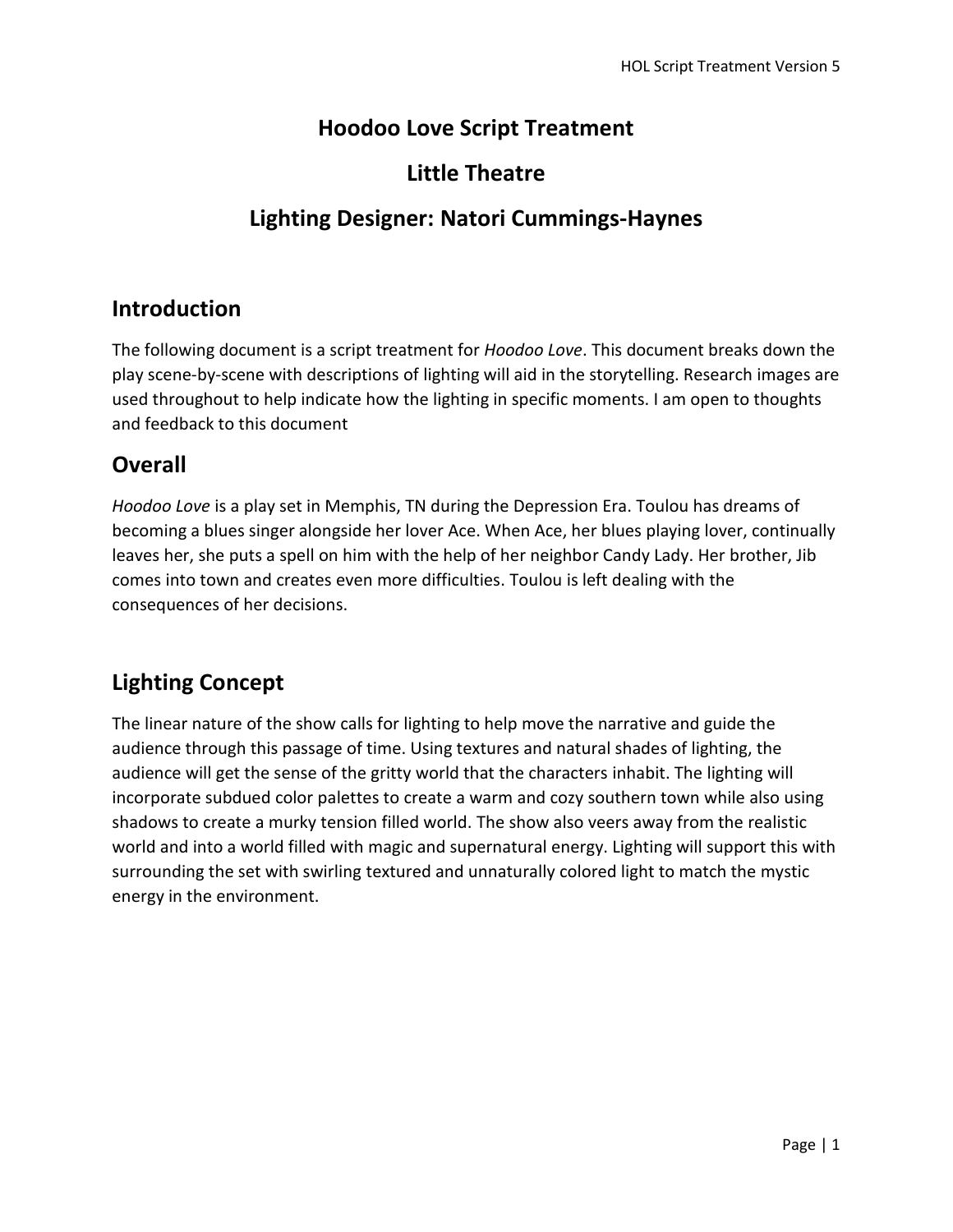## **Scene by Scene**

#### **Act 1**

# **Prologue – Outside Toulou's Shack**



The show begins at night outside of Toulou's shack while she goes through her mojo bag and sings a song. Lighting will draw focus to Toulou with pale blue and lavender moonlight while the remaining surround remains hidden in a textured darkness.

## **Scene 1 – Toulou's Shack**

The story shifts to the inside of the shack as Toulou tries to convince Ace to take her with him so that she can live out her dream of being a blues singer. The lighting for the world outside of the shack will be bathed in saturate blues and organic textures to give the appearance of moon light (Image 1.1). Meanwhile, inside the shack, the lighting will use warm amber lighting to look like a candle lit room creating a cozy intimate environment (Image 1.2).



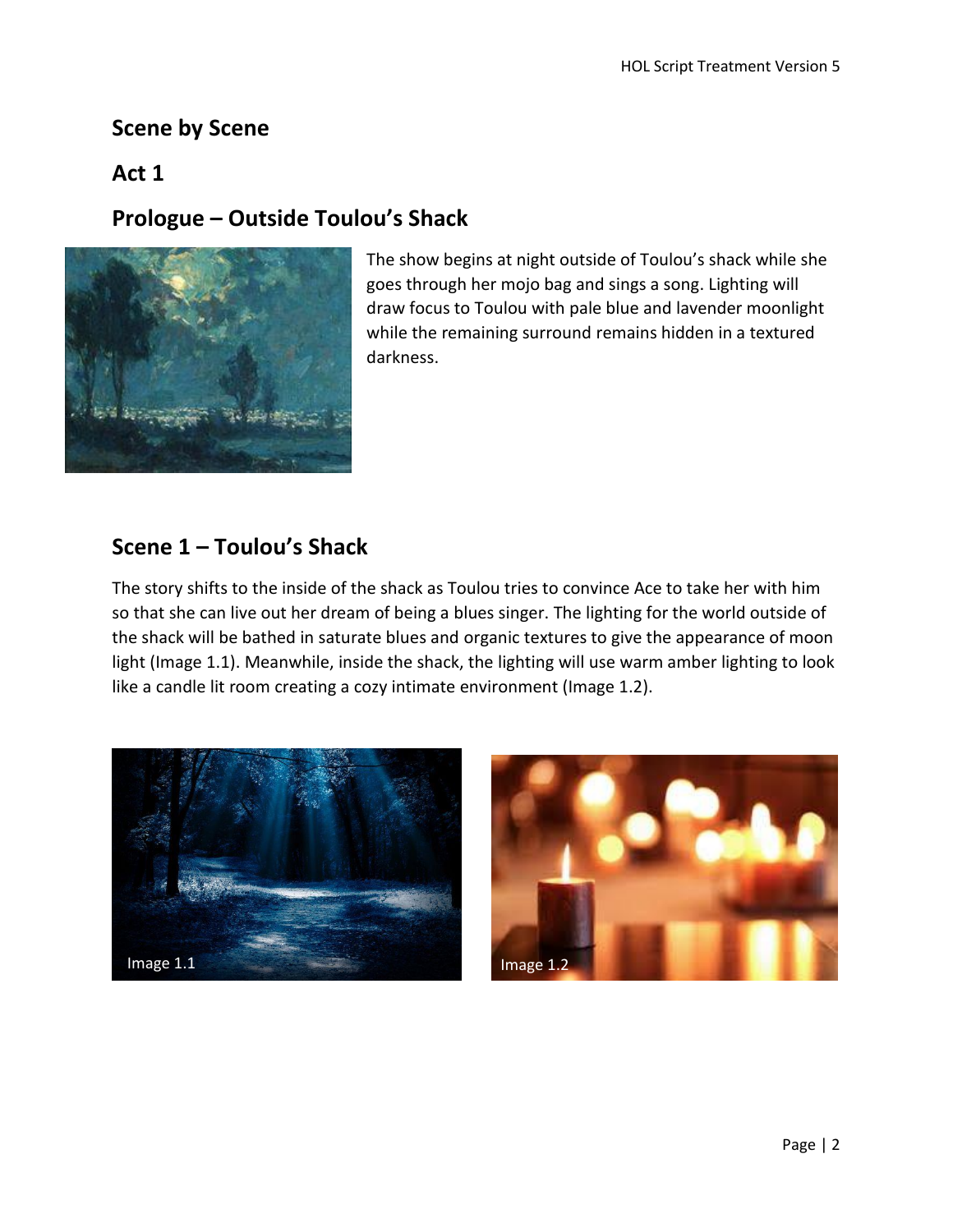## **Scene 2 – Outside by the clothes line**



We transition to the next afternoon, where Toulou and Candy Lady are talking about putting a spell on Ace when suddenly, Toulou's brother Jib appears. The conversation between Candy Lady and Toulou is very casual and lighthearted and when Jib enters, the energy for Toulou shifts to a resistant disdainful mood. The lighting will create a pleasant bright environment when the two ladies are

conversing and as the energy shifts the lighting will become more textured creating more shadows resembling impending storm clouds rolling in (Image 2.1).

#### **Scene 3 – Outside the Shacks**



The next morning, Candy Lady and Toulou are sitting on the porch talking when Ace returns. The lighting will mimic the natural pastel colors of an early morning sunrise with pastel pinks and lavenders (Image 3.1). The pastel colors will also symbolize the light-hearted first encounter that Ace and Jib have.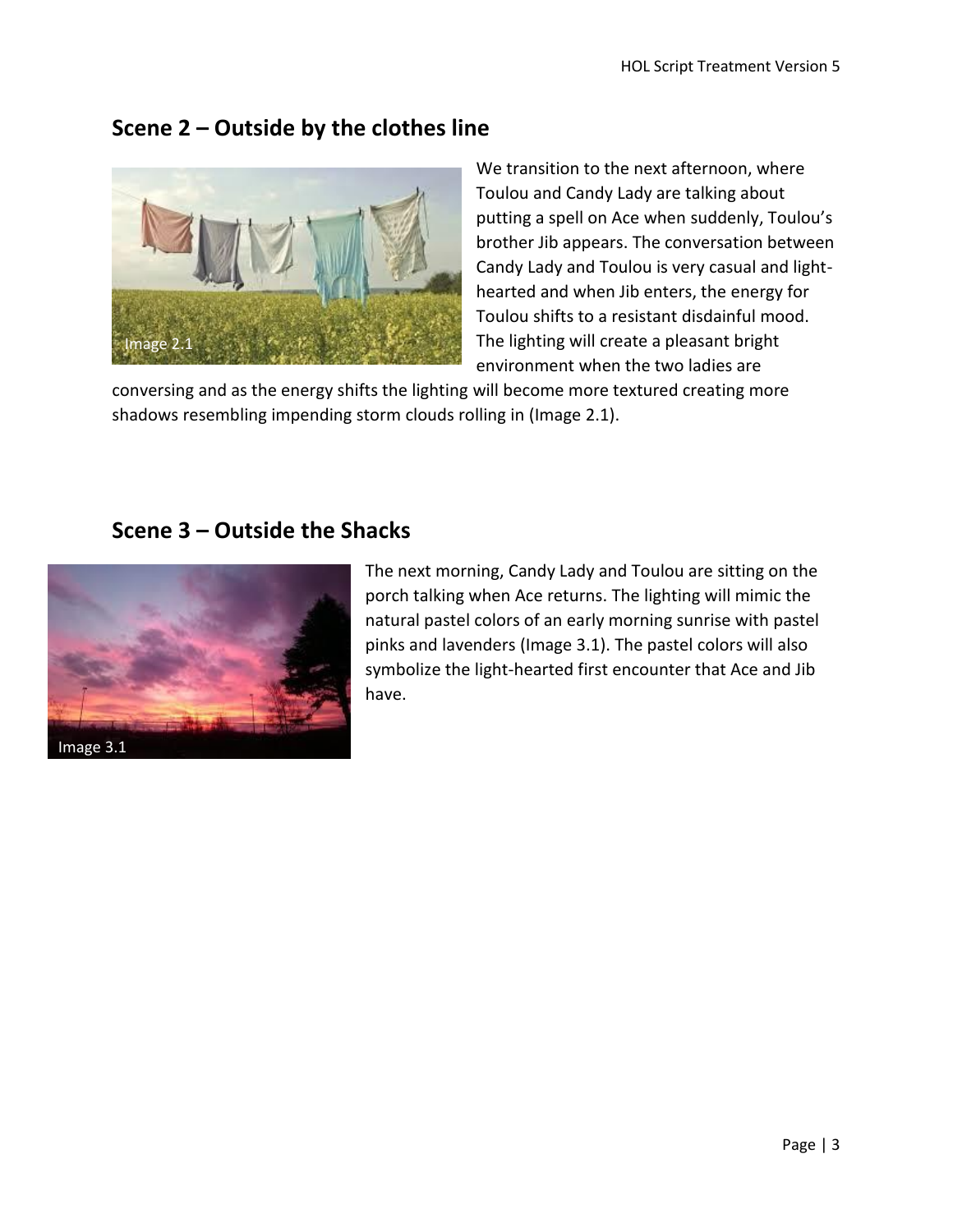### **Scene 4 – Outside Shacks**



We see Toulou coming from the alleyway having just come from Beale Street. Candy Lady is sitting on her porch when Toulou arrives home. For this scene we have moved from early morning and are going into evening. The lighting will use darker lavenders and pinks to show that the sun is beginning to set and the carefree nature of Toulou as she is returning home (Image 4.1).

#### **Scene 5 – Outside on the Porches**



This scene takes place the next afternoon as Candy Lady and Toulou sit outside on their porches. Candy Lady tells her friend that Ace is going to a club to perform with another woman before he leaves town. Toulou is upset and decides to finally let Candy Lady help put a spell on Ace. The lighting for this scene will be bright and full of natural colors because the sun will be at its highest point for that day (Image 5.1). The lighting will also support the heightened tension of the scene as Toulou lets her love for Ace cloud her judgment. This scene sets in motion the

events that will later change her life completely.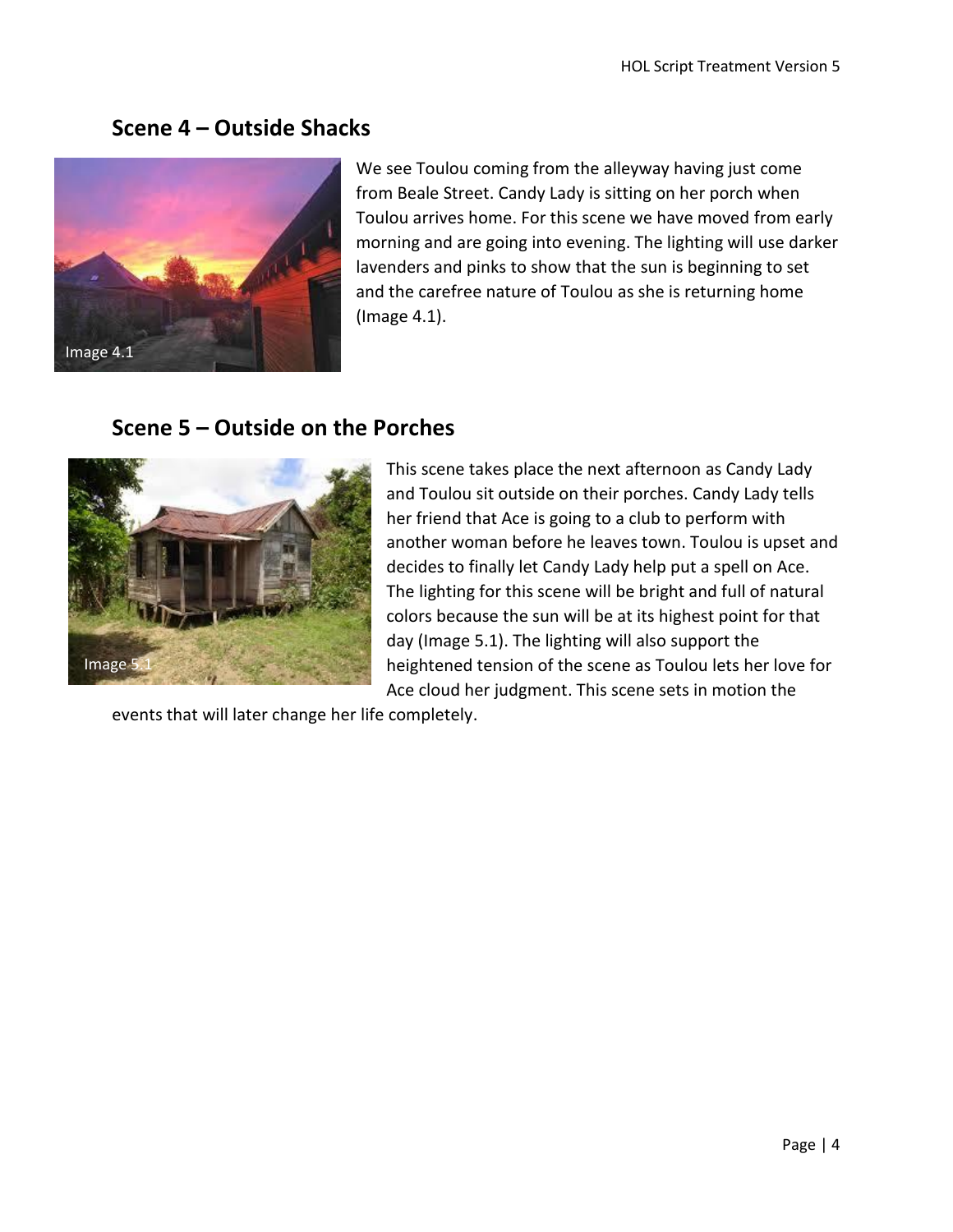# **Scene 6 – Inside Toulou's Shack/Outside**

We transition to the inside of Toulou's shack. Ace is laying in bed in agony after being given the potion from Toulou. The lighting for this moment will use warm ambers resembling the glow from candle light (Image 6.1) to create shadows and tension that echo the agony that Ace is in. Later in the scene, Toulou sneaks outside her shack to go speak with Candy Lady. As we shift our focus outside, the streaks of sunset will create saturate and dramatic colors on the scene (Image 6.2).



### **Scene 7 – Outside the Shacks**

Nine days later, it is nighttime and Candy Lady and Toulou are between their shacks digging up the orange that they had previously planted. They are completing the last step of the spell that they are putting on Ace. The lighting will begin with saturate blues for the nighttime (Image 7.1) and as Toulou and Candy Lady are conjuring up the magic, the lighting will shift to shades of reds and purples as swirling textures consume the environment and surround them (Image 7.2).



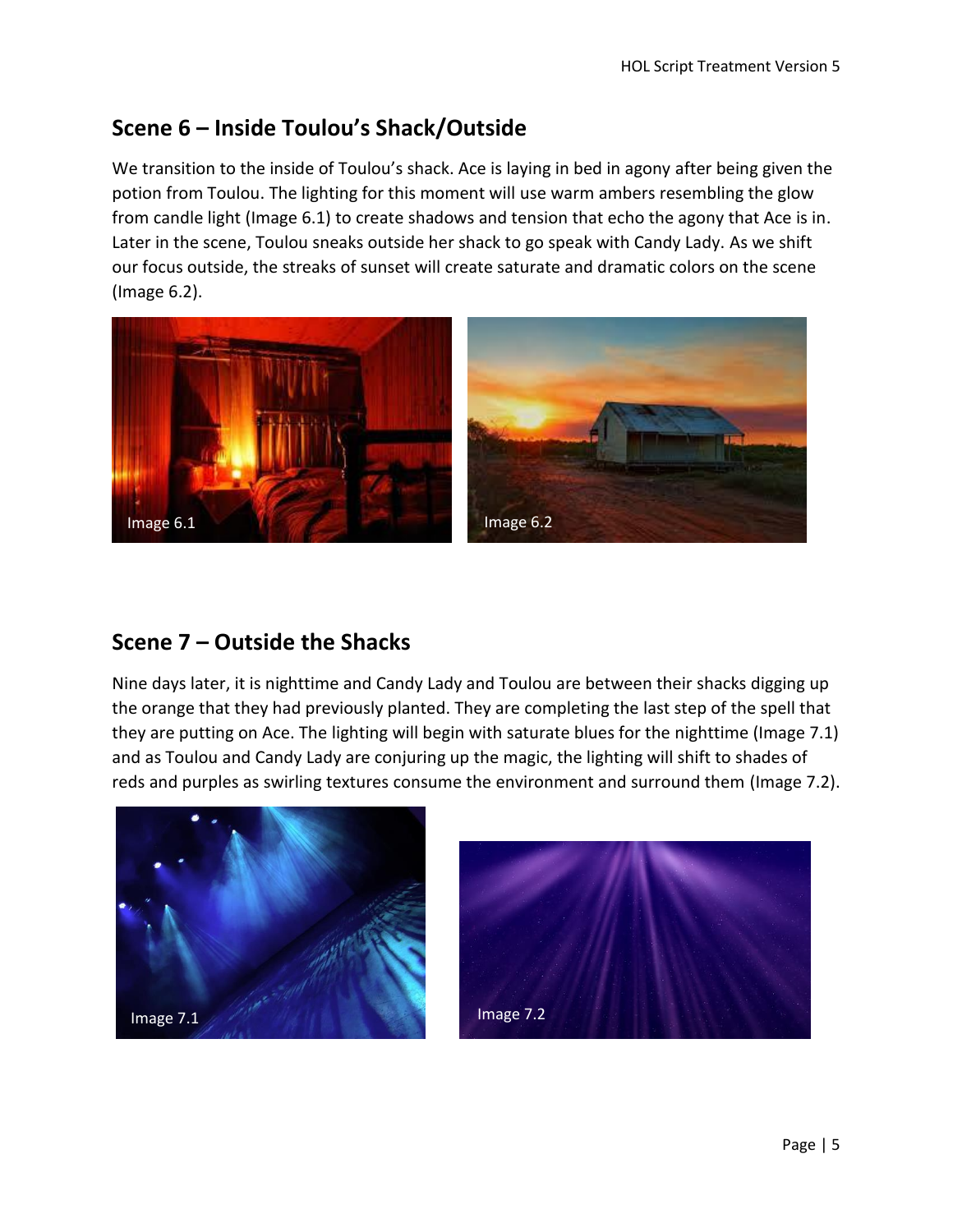## **Scene 8 – Juke Joint/Toulou's Shack**

The next scene begins with Ace and Toulou performing at the Juke Joint. The lighting for will isolate on Toulou and Ace while the rest of stage is washed in red light to resemble the club's setting (Image 8.1). By the end of the song, we transition back to Toulou's shack. The lighting will shift to the nighttime intimate cozy shack look (Image 8.2). The lighting will slowly isolate to just to Ace and Toulou to show their growing love and affections for one another.





# **Scene 9 – Toulou's Shack**

It's the next night and Ace leaves and plans to meet Toulou at their designated place. After he leaves, Jib comes back to Toulou's place as she is trying to pack. Jib catches on to what she is doing and tries to stop her. At the end of the scene Jib rapes his sister and as she cries out for help, Candy Lady ignores her pleas. Inside of Toulou's shack, the lighting will be the same warm candle light look as the previous scenes but when the rape moment occurs the lighting will become more shadowy and silhouetted to exemplify the tension (Image 9.1). Outside of the shack, lighting will silhouette Candy Lady with pale blue (Image 9.2) and lavender textured moonlight (Image 9.3).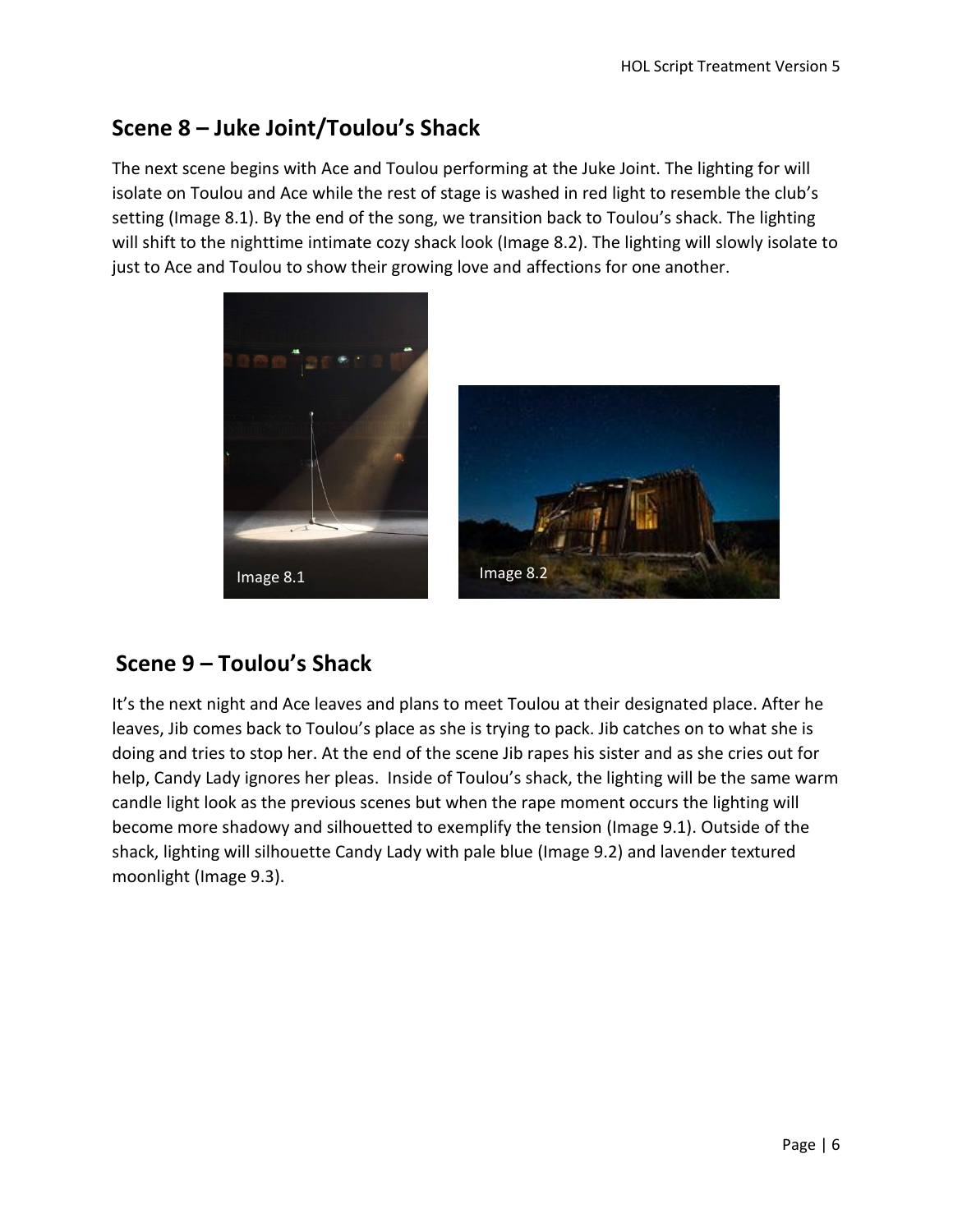

### **Act 2**

### **Scene 1 – Outside on Porches**



Act 2 continues six months later with Toulou, who is now pregnant, outside strumming Ace's old guitar, while Candy Lady listens. Toulou tells her how she doesn't want her baby because it's Jib's and Candy Lady tells her the story about how she accidently smothered her daughter. Their conversation on the porch takes place in the late afternoon, the lighting will be warmer natural colors to show that the sun is beginning to set around them (Image 10.1). The

saturate colors will also highlight the dark moments in both of their lives that they have faced and are conversing about.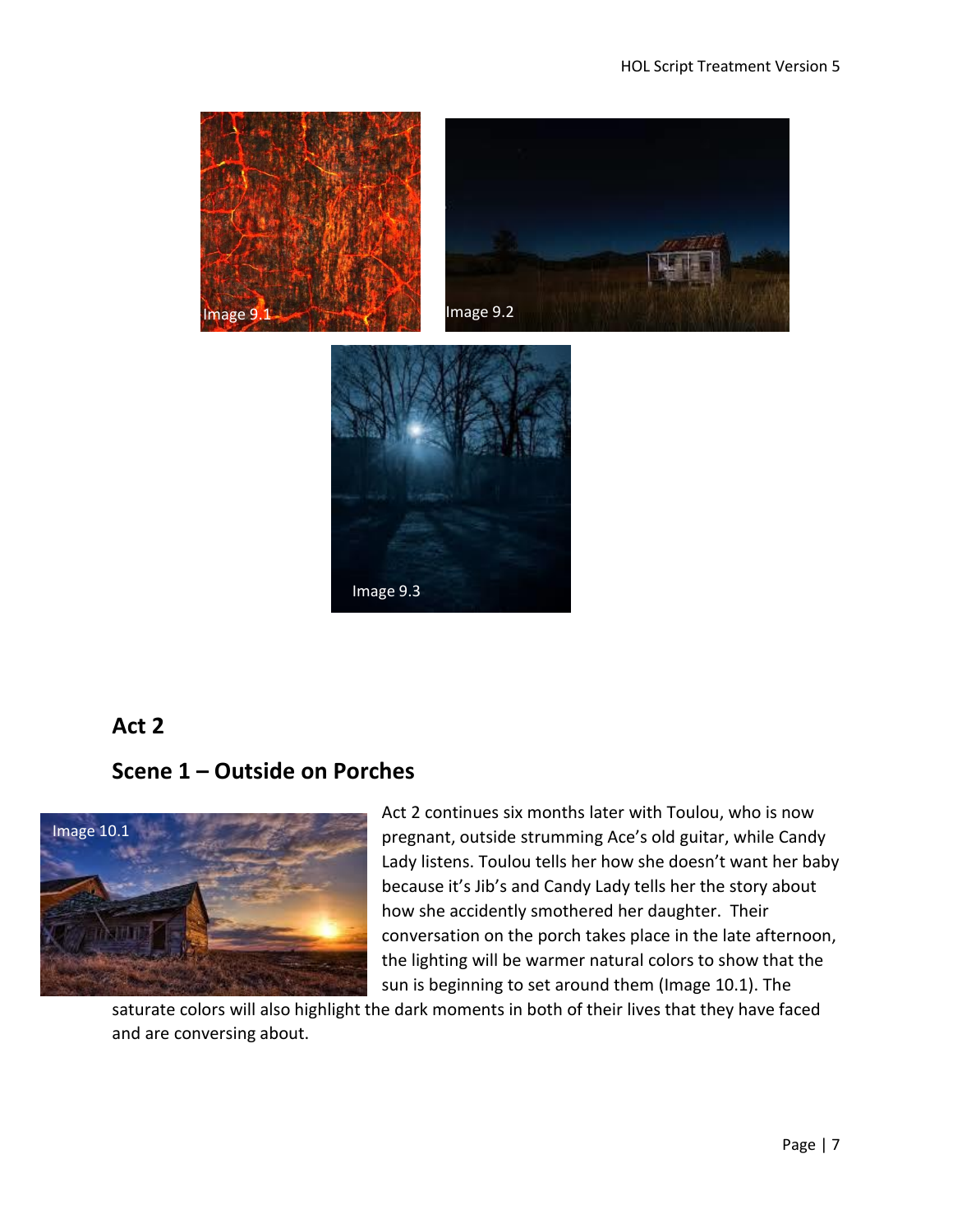# **Scene 2 – Toulou's Shack**

Toulou is sitting inside her shack looking at the red vial that Candy Lady has given her. During this moment the lighting inside will be the warm candle light as in the previous scenes. Later in the scene Ace shows up and sits on Toulou's porch playing his guitar. As Toulou comes out to speak to Ace, the lighting outside will be the same as the previous night scene, however we will also see Orion's Belt illuminated in the sky made with patterned lighting (Image 11.1).



# **Scene 3 – Toulou's Shack**

A week later, Toulou returns home to find Ace drinking. He is antagonistic and confronts her about her mojo bag. Jib eventually emerges from the alleyway after being invited to stay there by Ace. The lighting for the inside of the shack will be warm like the sun is shining through the shack (Image 12.1). The outside world will be in warm pastel natural color palette for the sunrise (Image 12.2).